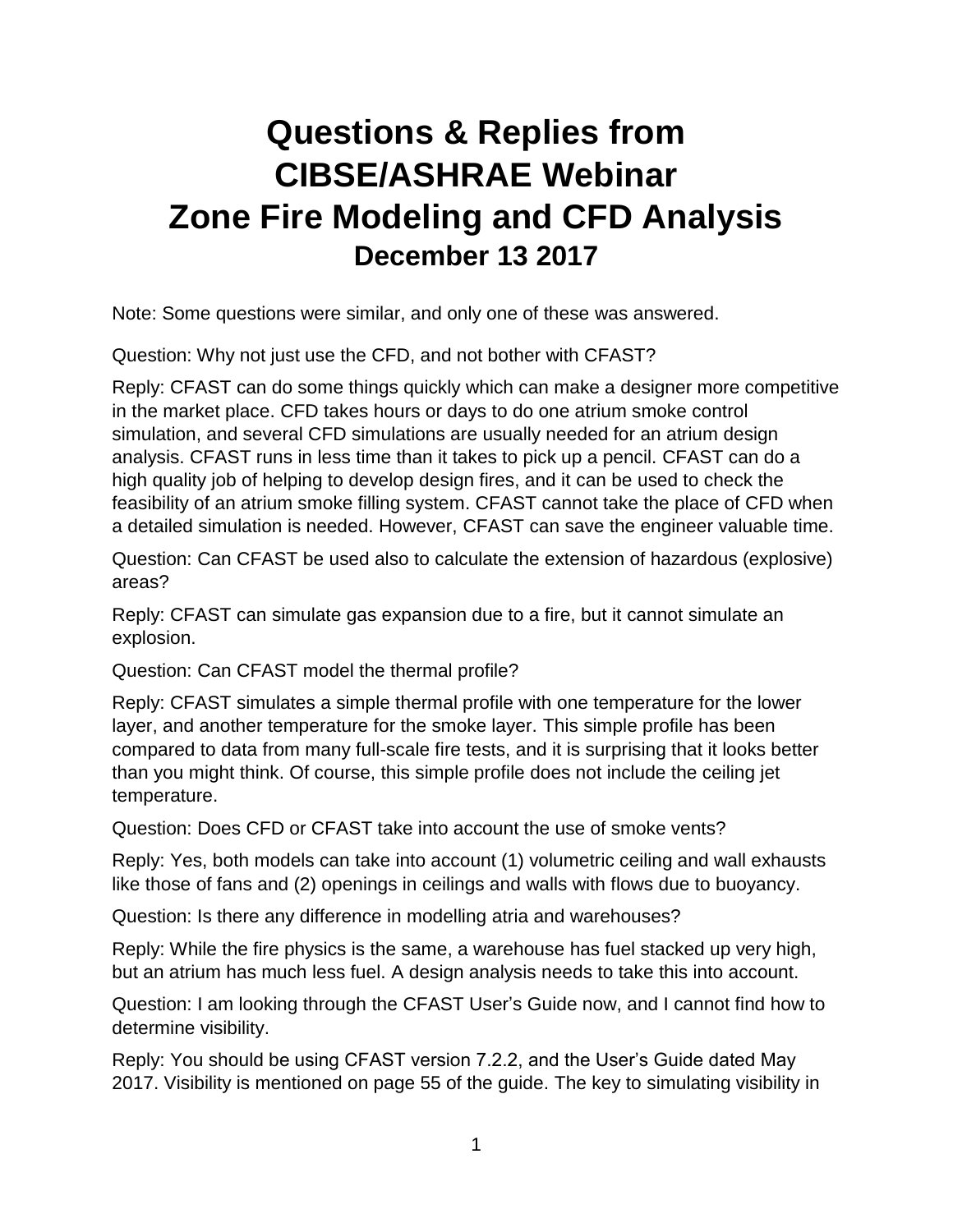CFAST is to define the heat of combustion and the soot yield (p 30 of the guide). The soot yield is called the soot fraction in the Handbook of Smoke Control Engineering.

Question: Is CFAST capable of predicting stratification within the atrium.

Reply: There are two kinds of stratification: (1) the hot air layer under the ceiling due to solar radiation on the roof, and (2) the stratified smoke layer that can form under the hot air layer. CFAST cannot simulate these stratified layers. Stratification can be simulated with a CFD model, but it is somewhat complicated.

Question: Is CFD analysis alone enough to justify the design of a smoke control system? Or should it be backed up by other methods?

Reply: If you are talking about a design analysis of an atrium smoke control system, a designer could only rely on CFD simulations with tenability analysis. However, CFAST can reduce the number of CFD simulations regarding design fires. Plus, CFAST may demonstrate that smoke filling is not feasible thus eliminating the need for many CFD simulations.

Question: For your sofa example, did you use CFAST or CFD to calculate the visibility for the different atria?

Reply: The purpose of the sofa example was to show how CFAST could be used to check the feasibility of atrium smoke filling. CFAST can be used to calculate visibility. If the CFAST check looks favorable, CFD with tenability analysis is recommended for the design analysis of smoke filling systems.

Question: Regarding the idea of adding exit signs to improve the egress route visibility.....often the exit signs are not precise in their directional value, i.e. the wrong chevrons are uncovered, or none are. Is this part of the design specifics when credited so heavily?

Reply: If visibility is calculated for illuminated exit signs, the design team should address this issue with the code authority, and the exit signs should be designed and installed carefully.

Question: This is slightly off topic, you mentioned NFPA 92, with regards to the acceptance testing phase, does the construction need to be 100% complete? and if changes occur to installed equipment after the test has been completed does it need to be retested?

Reply: The commissioning needs to be done throughout the construction process, and the plan for acceptance testing should be developed and approved by the code authority early in the project. Acceptance testing should be done at the end of construction when everything is complete (with the possible exception of some painting).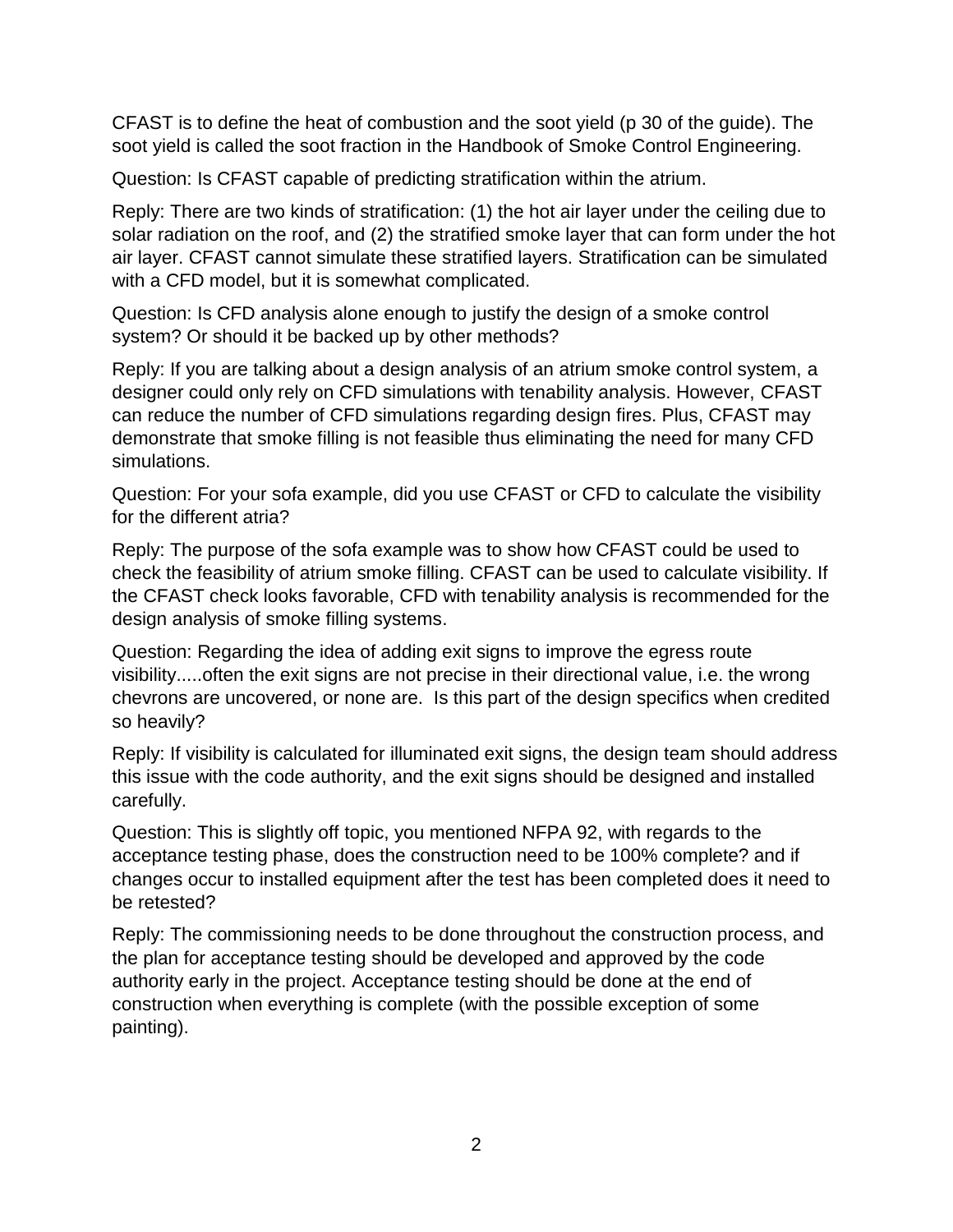Question: What CFD software might be used for tenability analysis, other than FDS?

Reply: In the early 1990s, I procured the first CFD model used for fire simulations at the U.S. National Institute of Standards and Technology (NIST). This model was from the Harwell Laboratory in the UK, and we had to write FORTRAN computer code to use the model for fire applications. Today, I think many CFD models (1) have tenability features or (2) can be adapted for tenability analysis.

Question: When using CFD, is it best to keep the model to a basic form - for example, where several areas are to be analyzed at the same time?

Reply: It is always best with CFD to simulate the atrium and areas open to the atrium at the same time.

Question: With regards to Jin's criteria (4 - 14m), it was said the range is suitable for occupants who are familiar with the space. Is this applicable to unfamiliar occupants who are queuing within vicinity of exit area (say within 5m of exit door)?

Reply: Jin suggested the range of visibility criteria of 4 to 14 m, and the low end of this criteria is for applications where the people are very familiar with the space. This low end of the criteria is not appropriate for applications so many people that there is queuing at the exits.

Question: Would CFAST boundary conditions allow for wall temperatures and heat transfer to be taken into account? I am interested in the effect which cooling may have on the smoke layer.

Reply: CFAST allows users to specify wall, floor and ceiling materials, and then heat transfer is calculated.

Question: CFAST can calculate when sprinklers or detectors will activate in the fire?

Reply: Yes.

Question: Could we use CONTAM for smoke control modelling in normal enclosure?

Reply: CONTAM was not mentioned in the webinar. CONTAM is a network model that can simulate the flow of air or smoke through a large multi-compartmented building. CONTAM can be downloaded free of charge from NIST, and CONTAM has been extensively used for analysis of pressurization smoke control systems. It is not appropriate to try to simulate atrium smoke control with CONTAM.

Question: It would be good if I could get examples of how to use CFAST.

Reply: When you download CFAST, you should download CFAST, documentation and examples from https://pages.nist.gov/cfast/ . This is the NIST page for downloading CFAST, and **do not use any other webpage**! With other webpages, you many get outot-date material or possibly malware. It is recommended that you start using CFAST by modifying the examples that come with it.